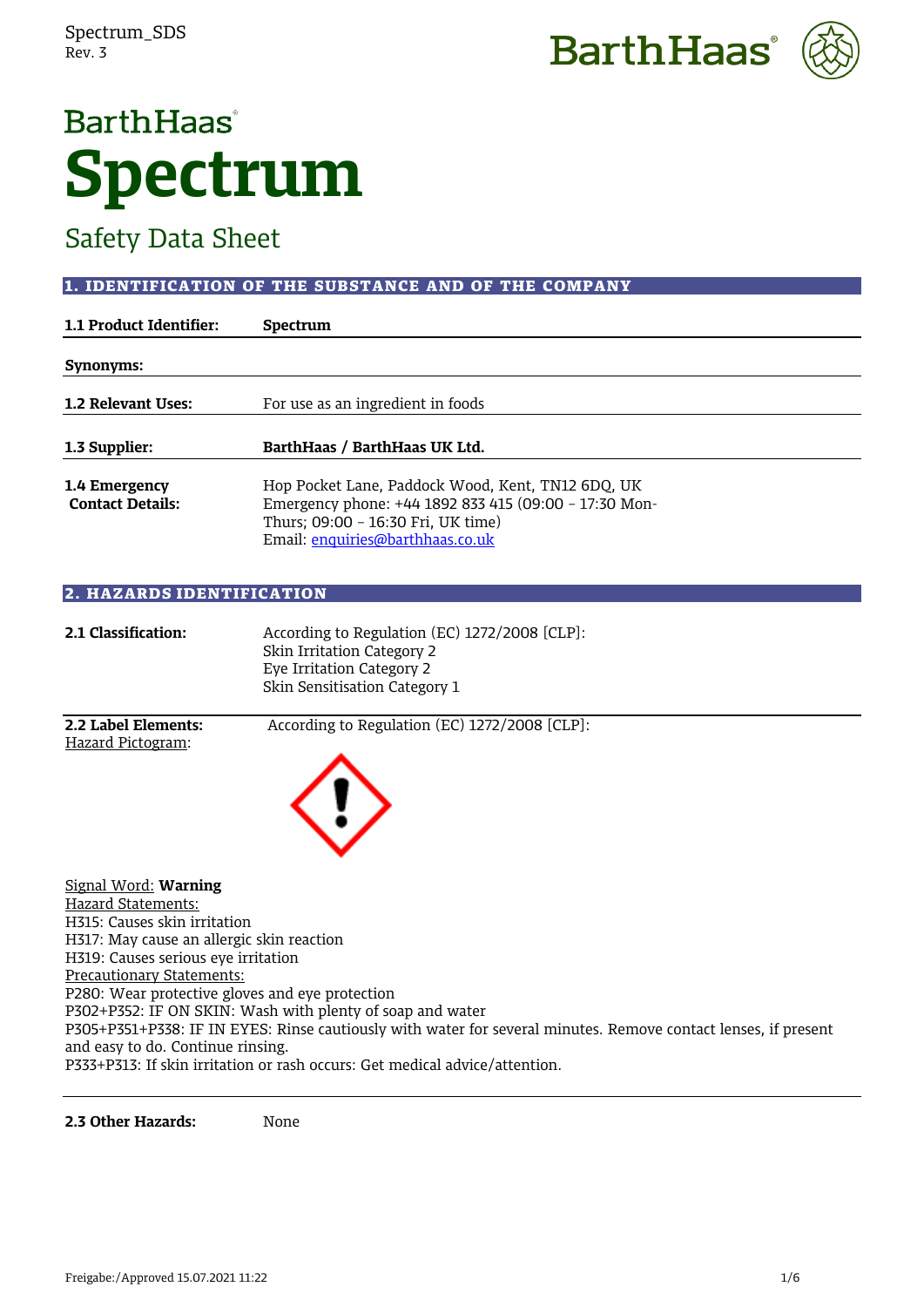



# 3. COMPONENTS/INFORMATION ON INGREDIENTS

Hop Extracts, CAS: 8060-28-4 EINECS Nº. 232-504-3

#### 4. FIRST AID MEASURES

| 4.1 Description of First Aid Methods:                                                             |                                                                 |                                                                                                                                                                                                                                                                                                                                                                          |
|---------------------------------------------------------------------------------------------------|-----------------------------------------------------------------|--------------------------------------------------------------------------------------------------------------------------------------------------------------------------------------------------------------------------------------------------------------------------------------------------------------------------------------------------------------------------|
|                                                                                                   | Inhalation:<br>Skin contact:<br>Eye contact:<br>Oral ingestion: | Move to fresh air<br>Wash skin thoroughly with soap and water.<br>Flood the eye with plenty of water.<br>If any<br>symptoms persist obtain medical attention.<br>Rinse mouth out<br>with water<br>and<br>drink a<br>portion of water (ca. 200ml).<br>Vomiting may<br>should<br>induced.<br>but<br>be<br>Obtain<br>occur<br>not<br>medical attention if symptoms persist. |
| 4.2 Most important<br><b>Symptoms and Effects</b>                                                 | Skin and eye irritation                                         |                                                                                                                                                                                                                                                                                                                                                                          |
| 4.3 Indications of<br><b>Immediate Medical</b><br><b>Attention or Special</b><br><b>Treatment</b> | Action as indicated in Section 4.1 above                        |                                                                                                                                                                                                                                                                                                                                                                          |
| <b>5. FIRE AID MEASURES</b>                                                                       |                                                                 |                                                                                                                                                                                                                                                                                                                                                                          |
| 5.1 Extinguishing<br>media:                                                                       | Carbon dioxide, dry powder and foam                             |                                                                                                                                                                                                                                                                                                                                                                          |
| 5.2 Special Hazards<br><b>Arising from Substance</b>                                              | hazardous fumes in a fire.                                      | Contains hop oil. Hop oil is combustible and may give rise to                                                                                                                                                                                                                                                                                                            |
| 5.3 Advice for<br><b>Firefighters:</b>                                                            |                                                                 | Fire fighters should wear self-contained positive pressure breathing apparatus                                                                                                                                                                                                                                                                                           |
| <b>6. ACCIDENTAL RELEASE MEASURES</b>                                                             |                                                                 |                                                                                                                                                                                                                                                                                                                                                                          |
| 6.1 Personal<br><b>Protection:</b>                                                                | Wear appropriate protective clothing - see Section 8.           |                                                                                                                                                                                                                                                                                                                                                                          |
| <b>6.2 Environmental</b><br><b>Precautions:</b>                                                   | Do not discharge onto the ground or into watercourses.          | Avoid sub-soil penetration. Prevent entry to sewers and public waters.                                                                                                                                                                                                                                                                                                   |
| 6.3 Methods for<br><b>Cleaning Up:</b>                                                            |                                                                 | Contain spillage using earth, sand or other inert material. Transfer to suitable<br>sealed container prior to disposal. Flush area with hot soapy water to remove<br>final traces. Use adequate ventilation or a respirator if in a confined area.                                                                                                                       |
| 7. HANDLING AND STORAGE                                                                           |                                                                 |                                                                                                                                                                                                                                                                                                                                                                          |
| 7.1 Precautions for<br><b>Safe Handling:</b>                                                      | clothing as indicated in Section 8. Wash hands after use.       | Avoid excessive contact with product. Use appropriate protective                                                                                                                                                                                                                                                                                                         |
| 7.2 Conditions for Safe<br>Storage:                                                               | Store at $2 - 15$ °C. Suitable storage is high grade stainless  | steel, glass, high-density polyethylene and high phenolic lacquered mild steel                                                                                                                                                                                                                                                                                           |
| 7.3 Specific End Uses:                                                                            |                                                                 | For use as a food ingredient. It should be used in accordance with applicable                                                                                                                                                                                                                                                                                            |

food legislation.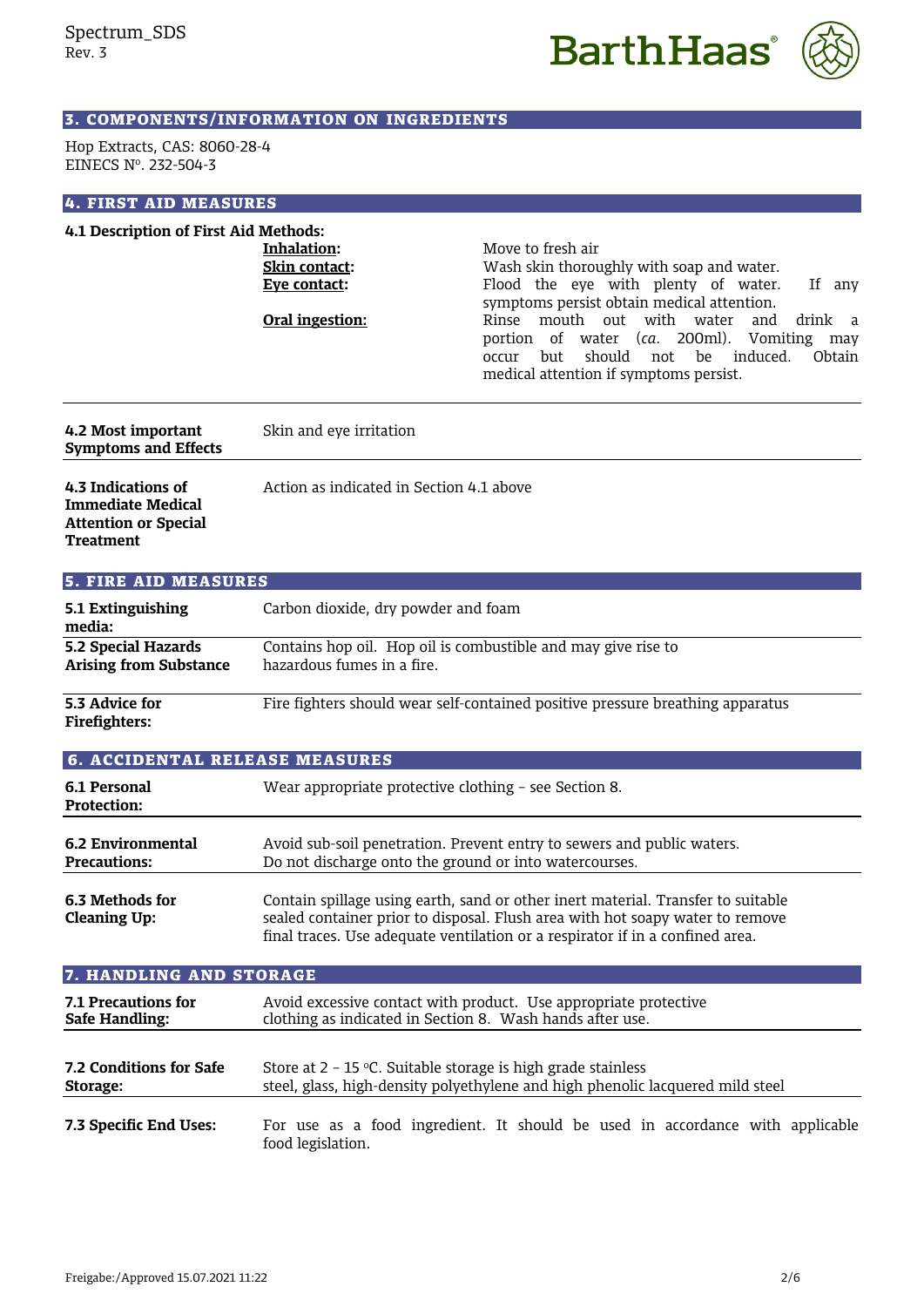**BarthHaas**<sup>®</sup>



# 8. EXPOSURE CONTROLS / PERSONAL PROTECTION

**8.1 Control** Not applicable.

| <b>Parameters:</b> |  |
|--------------------|--|
|                    |  |

| <b>8.2 Exposure Controls</b> |                                                  |
|------------------------------|--------------------------------------------------|
| <b>Engineering Controls:</b> | Provide adequate ventilation.                    |
| Eye/Face Protection:         | Chemical goggles must be worn during handling.   |
| Hand Protection:             | PVC, rubber, latex or nitrile gloves             |
| Skin Protection:             | If danger of splashing wear PVC or rubber apron. |
| Respiratory                  | Not normally required.                           |
| Protection:                  |                                                  |

|                                    | 9. PHYSICAL AND CHEMICAL PROPERTIES                                      |
|------------------------------------|--------------------------------------------------------------------------|
| Appearance:                        | Thick brown, flowable paste                                              |
| Odour:                             | Hoppy, resinous                                                          |
| <b>Odour Threshold:</b>            | No data available                                                        |
| pH:                                | No data available                                                        |
| <b>Freezing Point:</b>             | No data available                                                        |
| <b>Boiling Point:</b>              | No data available                                                        |
| <b>Flash Point:</b>                | ca. 80 °C (176 °F) or above, depending on variety                        |
| <b>Evaporation Rate:</b>           | Not measured (substantial evaporation not expected at normal conditions) |
| Flammability:                      | Non flammable                                                            |
| <b>Upper/Lower</b><br>Flammabilty: | N/A                                                                      |
| <b>Vapour Pressure:</b>            | Not measured                                                             |
| <b>Vapour Density:</b>             | Not measured                                                             |
| <b>Density</b>                     | $1.1 - 1.3$ g/cm <sup>3</sup>                                            |
| Solubility in Water:               | Readily dispersible                                                      |
| <b>Partition Coefficient:</b>      | Not measured                                                             |
| Auto-ignition<br>Temperature:      | N/A                                                                      |
| Decomposition<br>Temperature:      | No hazardous decomposition when used for its intended use.               |
| Viscosity:                         | Approx. 5000 cP                                                          |
| <b>Explosive properties:</b>       | Not explosive                                                            |
|                                    |                                                                          |

**Oxidising properties:** Not an oxidizing agent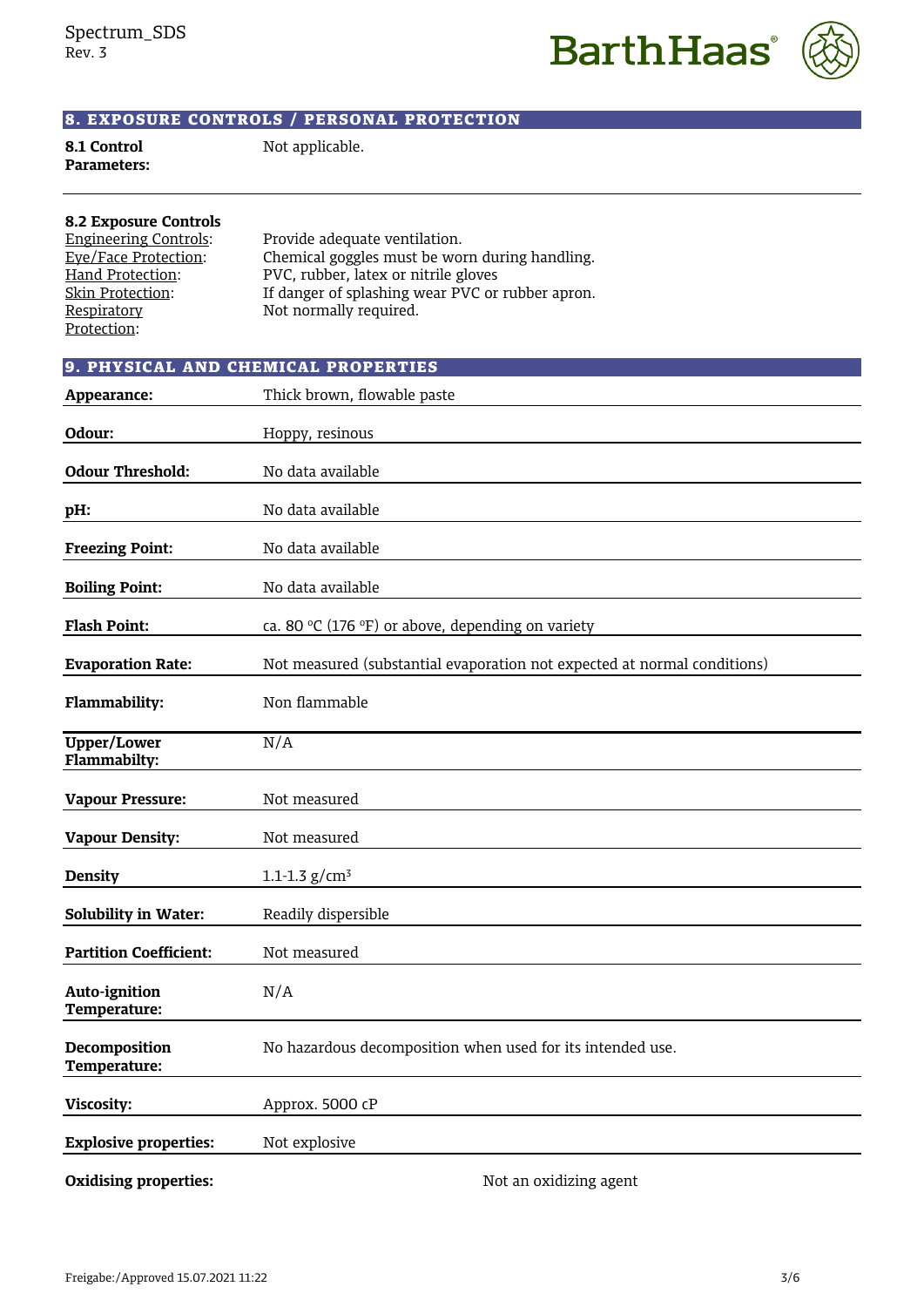**BarthHaas**®



| <b>10. STABILITY AND REACTIVITY</b>                 |                                                                                                                                                                                                                             |
|-----------------------------------------------------|-----------------------------------------------------------------------------------------------------------------------------------------------------------------------------------------------------------------------------|
| 10.1 Reactivity:                                    | No reactivity hazards known                                                                                                                                                                                                 |
| 10.2 Chemical<br>Stability:                         | Stable if stored in accordance with 7.2 and 10.5                                                                                                                                                                            |
| 10.3 Possibility of<br><b>Hazardous Reactions:</b>  | None known                                                                                                                                                                                                                  |
| 10.4 Conditions to<br>Avoid:                        | Keep container closed when not in use; high temperatures.                                                                                                                                                                   |
| 10.5 Incompatible<br><b>Materials:</b>              | None known.                                                                                                                                                                                                                 |
| 10.6 Hazardous<br>Decomposition<br><b>Products:</b> | None known                                                                                                                                                                                                                  |
| 11. TOXICOLOGICAL INFORMATION                       |                                                                                                                                                                                                                             |
|                                                     | Hop extracts have a long history of safe use as a beer ingredient.                                                                                                                                                          |
| 11.1 Acute Toxicity:                                | Typical hop extracts are not classified as hazardous. Estimated ATE values (oral,<br>dermal) are >2000 mg/kg bw.                                                                                                            |
| 11.2 Skin Corrosion/<br><b>Irritation</b>           | Skin Irritation Category 2                                                                                                                                                                                                  |
| 11.3 Serious Eye<br>Damage/Irritation:              | Eye Irritation Category 2                                                                                                                                                                                                   |
| 11.4 Respiratory or<br><b>Skin Sensitisation:</b>   | Skin Sensitisation Category 1                                                                                                                                                                                               |
| 11.5 Germ Cell<br>Mutagenicity:                     | OECD Guideline 471 (Bacterial Reverse Mutation Assay) mutagenic.<br>Bacterial reverse Mutations Assay on 40% beta-acids: not mutagenic                                                                                      |
| 11.6 Carcinogenicity:                               | Hop extracts have a long history of safe use as a component of beer. Bacterial<br>reverse mutation assay: not mutagenic.                                                                                                    |
| 11.7 Reproductive<br><b>Toxicity:</b>               | Weight of evidence indicates lack of reproductive toxicity. Long history of safe<br>use as a component of beer. Hop extracts are generally recognised as safe<br>(GRAS) in accordance with US FDA regulation 21 CFR 182.20. |
| 11.8 STOT-Single<br><b>Exposure:</b>                | Weight of evidence indicates safety when used for its intended use -<br>see (11.7) above.                                                                                                                                   |
| 11.9 STOT-Repeated<br><b>Exposure:</b>              | Weight of evidence indicates safety when used for its intended use see (11.7)<br>above.                                                                                                                                     |
|                                                     |                                                                                                                                                                                                                             |

**11.10 Aspiration Hazard:** Not an aspiration hazard.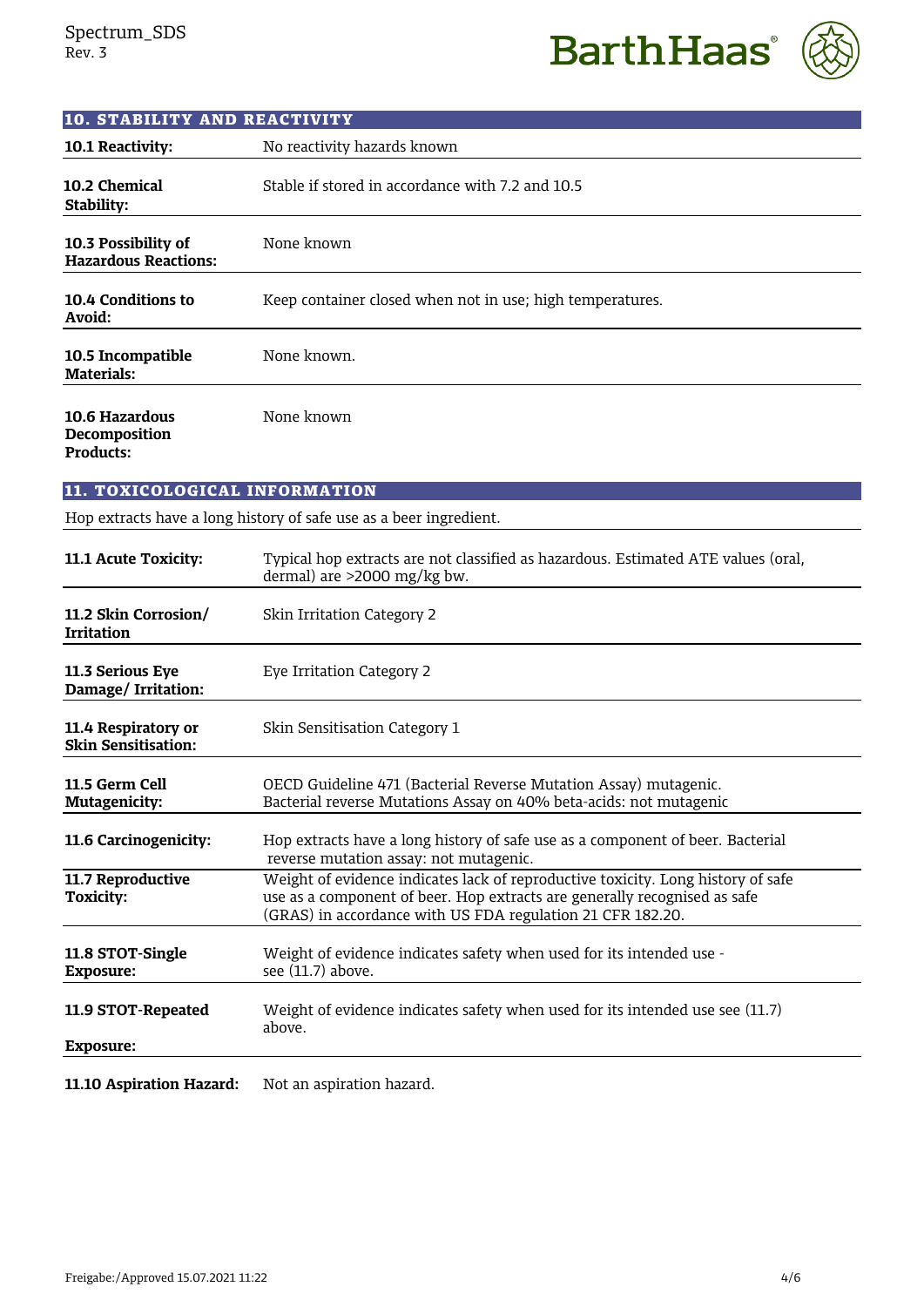

# 12. ECOLOGICAL INFORMATION

#### **12.1 Excotoxicity:**

Toxicity to fish: Carassius auratus (goldfish) - Etude pharmacologique de l'action du lupulin et de la fleur d'organer sur le poisson. *Pharmaceutica acta Helvetiae* (1953) **28**(7-8), pp.183-206: lowest dose causing adverse effects estimated by calculation as *ca*. 80 mg/l. Toxicity to Daphnia and other aquatic invertebrates:

EC50 - Daphnia magna (Water flea) – >5.8 mg/l – 48 h. NOEC – Daphnia magna – ca. 2.2 mg/l – 48 h. Toxicity to freshwater algae: EC50 - 42.7 mg/l - 48 h. NOEC – 12.5 mg/l – 72 h

| 12.2 Persistence and<br>Degradability:                          | Ultimate biodegradation (natural product).                                                                                                                                                                                                                                      |
|-----------------------------------------------------------------|---------------------------------------------------------------------------------------------------------------------------------------------------------------------------------------------------------------------------------------------------------------------------------|
| 12.3 Bioaccumulative<br>Potential:                              | Natural product, not expected to bioaccumulate.                                                                                                                                                                                                                                 |
| <b>12.4 Mobility in Soil:</b>                                   | Log K <sub>oc</sub> 1.7 - <4.5 (modelling by EPISuite <sup>TM</sup> ) Other information: low hazardous<br>to water Water contaminant class 1 (self assessment) according to VwVwS from<br>May $17th$ 1999 appendix 3. Do not discharge onto the ground or into<br>watercourses. |
| 12.5 Results of PBT<br>Exposure:<br><b>And vPvB Assessment:</b> | This substance/mixture contains no components considered to be either<br>persistent, bioaccumulative and toxic (PBT), or very persistent and very<br>bioaccumulative (vPvB) at levels of 0.1% or higher.                                                                        |
| 12.6 Other adverse effecs: No data                              |                                                                                                                                                                                                                                                                                 |

**Exposure:**

| <b>13. DISPOSAL CONSIDERATIONS</b> |                                                                                                                                                                                                                                                                                          |
|------------------------------------|------------------------------------------------------------------------------------------------------------------------------------------------------------------------------------------------------------------------------------------------------------------------------------------|
| Product disposal:                  | Dispose in accordance with all applicable local and national regulations.                                                                                                                                                                                                                |
| Container disposal:                | Labels should not be removed from containers until they have been cleaned.<br>Contaminated containers should not be treated as household waste. Containers<br>should be cleaned using appropriate methods and then re-used or disposed of by<br>landfill or incineration as appropriate. |